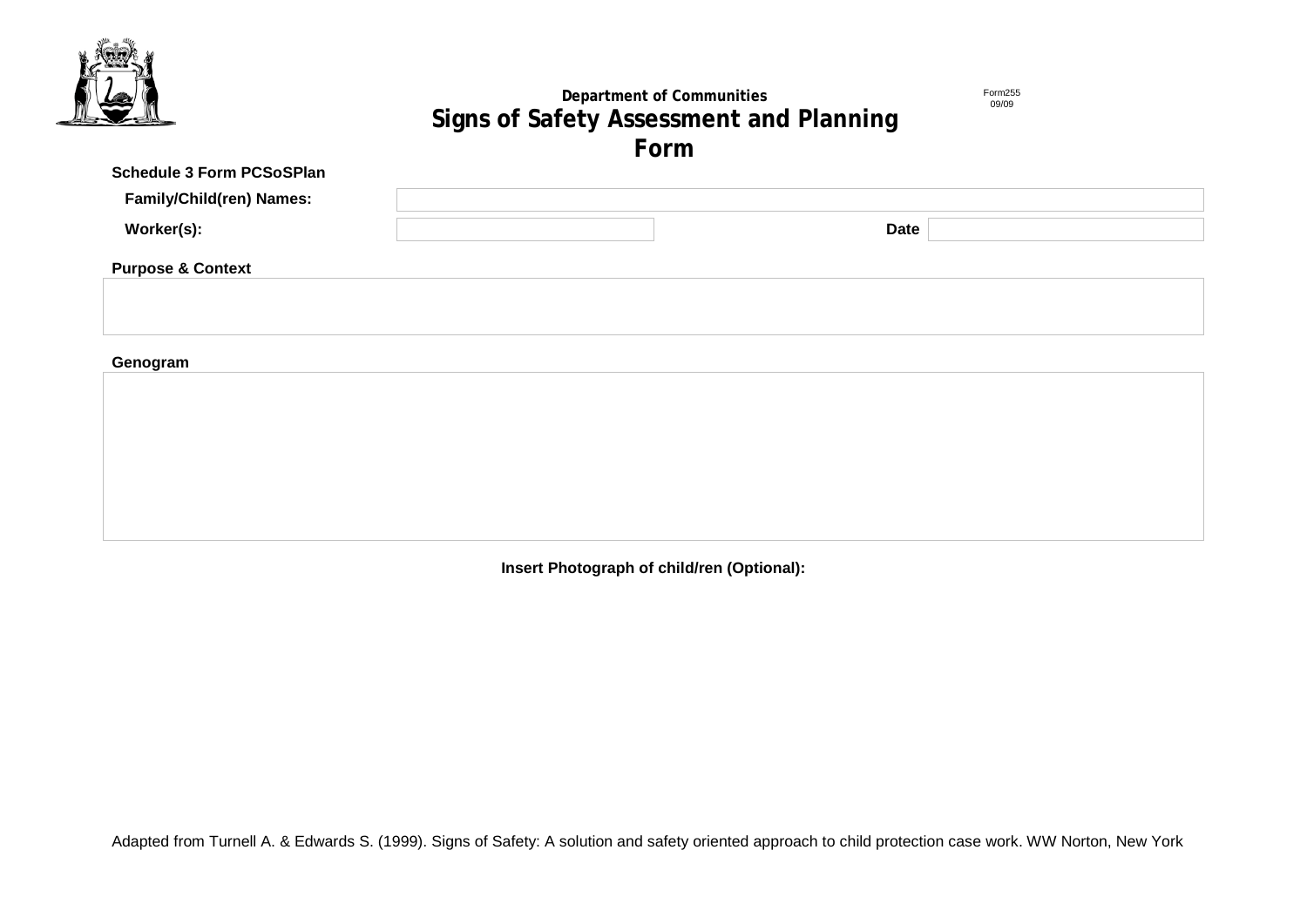| <b>DANGER</b>                                                                                                             |                                                                                                              |        |                                                                        | <b>SAFETY</b> |
|---------------------------------------------------------------------------------------------------------------------------|--------------------------------------------------------------------------------------------------------------|--------|------------------------------------------------------------------------|---------------|
| <b>What are We Worried About?</b><br>List all aspects that demonstrate the likelihood of<br>maltreatment (past or future) | <b>What's Working Well?</b><br>List all aspects that indicate safety (exceptions,<br>resources, goals, etc.) |        | <b>What Needs to Happen?</b><br>List the next steps in building safety |               |
| Past Harm: (What harm has occurred to this child/ren?)                                                                    | <b>Strengths</b>                                                                                             | Safety |                                                                        |               |
| Danger Statements: (What are we worried might happen<br>to the child/ren in the future?).                                 |                                                                                                              |        |                                                                        |               |
|                                                                                                                           |                                                                                                              |        |                                                                        |               |

**COLLEGE**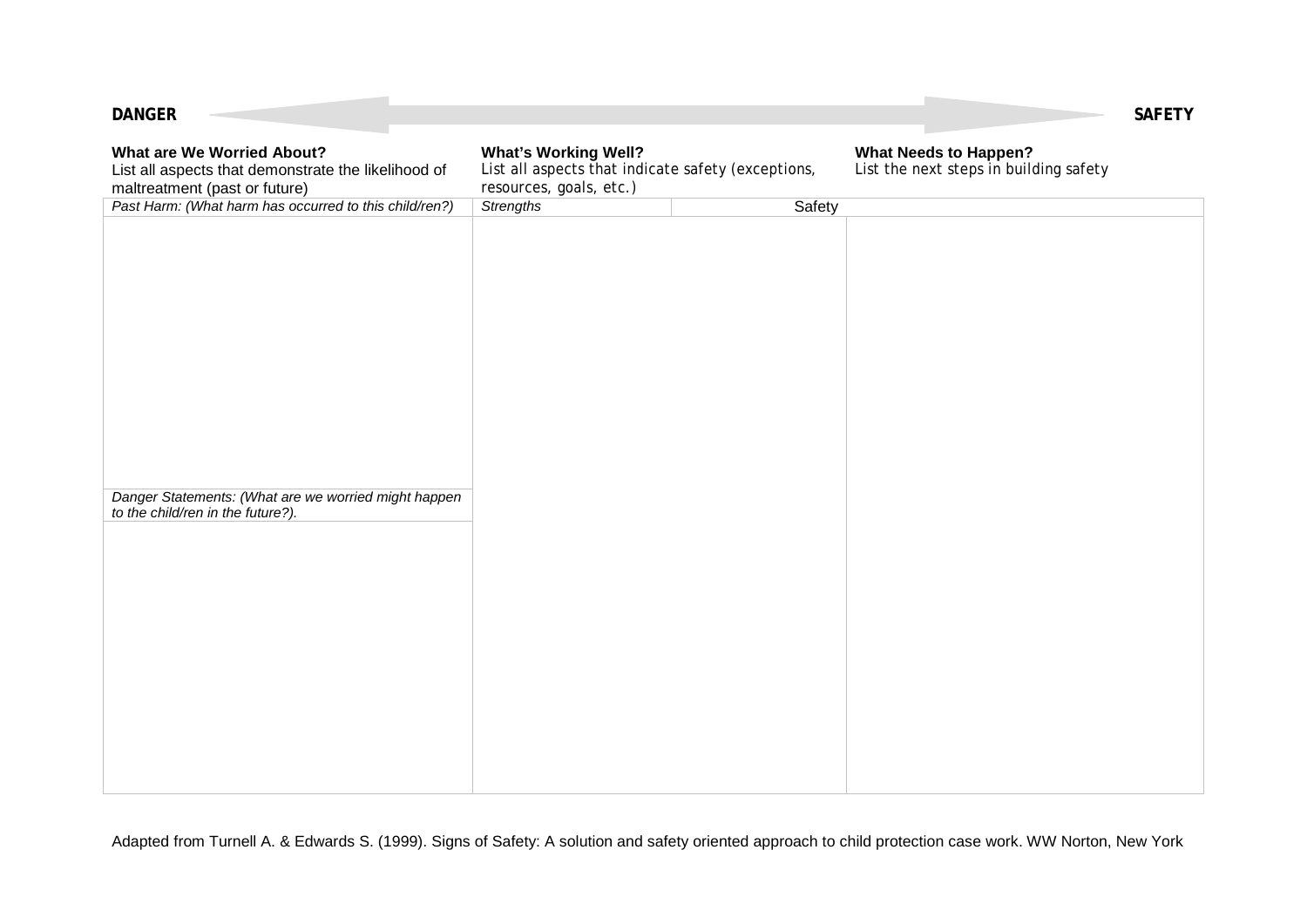### **Complicating Factors and Missing Information**

What makes the situation more complicated or difficult?

## **Safety and Context Scales**

| Safety Scale: Rate the situation on a scale of 0 – 10, where 0 means things are so unsafe the family can no longer care for the children, and 10 means that<br>everything that needs to happen for the children to be safe in the family is happening. |     |
|--------------------------------------------------------------------------------------------------------------------------------------------------------------------------------------------------------------------------------------------------------|-----|
| 0                                                                                                                                                                                                                                                      | 10  |
| Context Scale: Rate the situation on a scale of $0-10$ , where 10 means this is not a situation where any action would be taken and 0 means this is the worst<br>case of child abuse or neglect that the worker's involved have seen.                  |     |
| $\Omega$                                                                                                                                                                                                                                               | -10 |
| <b>Comments from Scaling Questions</b>                                                                                                                                                                                                                 |     |
|                                                                                                                                                                                                                                                        |     |
|                                                                                                                                                                                                                                                        |     |
|                                                                                                                                                                                                                                                        |     |

#### **Family Goal/s**

What are the family's ideas about what needs to happen for the children to be safe in the care of the family and for the Department to close the case?